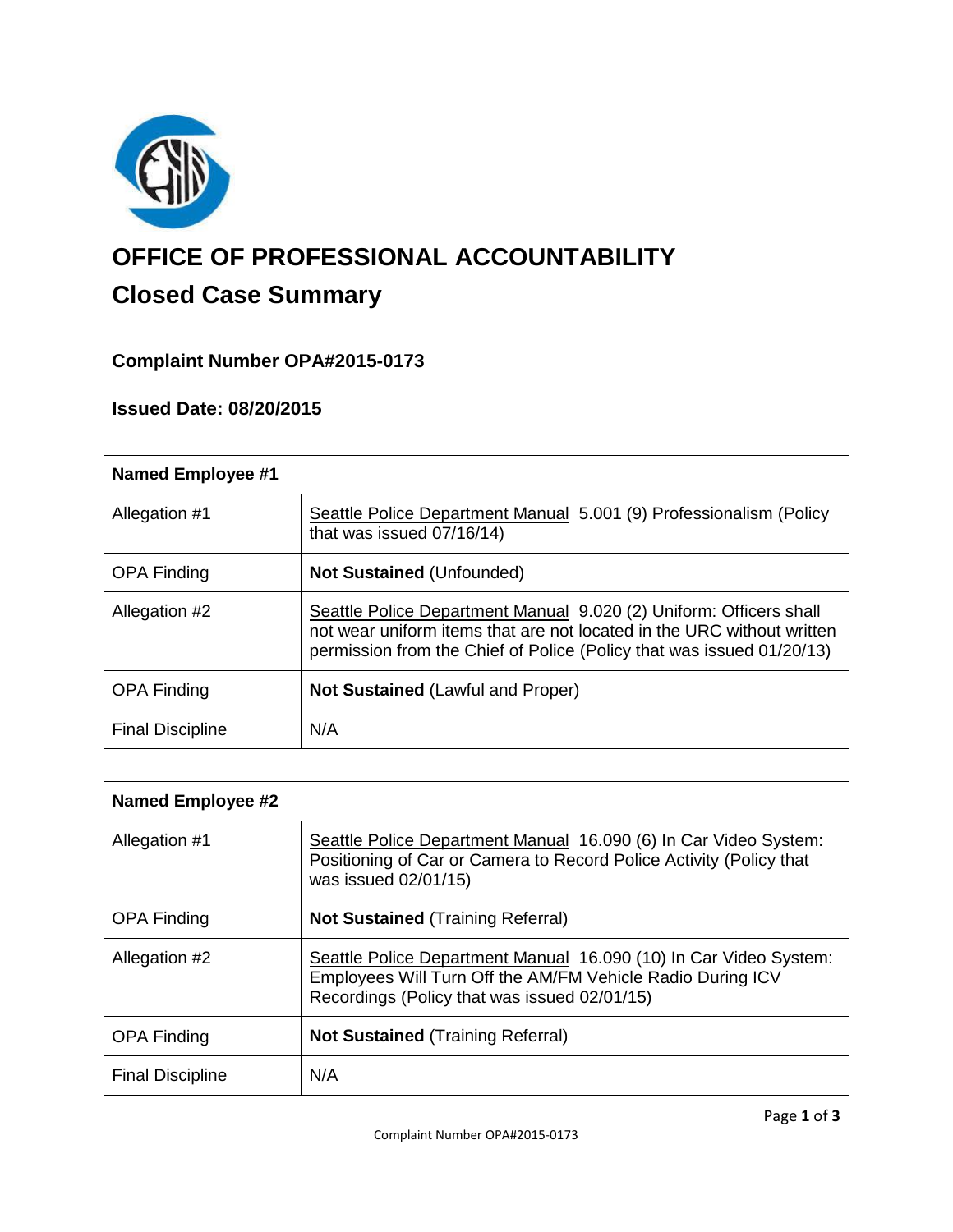# **INCIDENT SYNOPSIS**

While working on traffic enforcement patrol on his police motorcycle, named employee #1 attempted to pull over the complainant. The complainant did not immediately pull over and called 911 because he did not believe that the named employee was a Seattle Police Officer as he did not recognize the uniform. The complainant was told that the motorcycle officer was indeed a Seattle Police Officer and that he should obey his instructions to pull over. Named employee #1 requested back up for the traffic stop. Named employee #2 responded and captured the interaction on his In-Car Video.

# **COMPLAINT**

The complainant alleged that named employee #1 was unprofessional in his interaction with him and that named employee attempted to hit his car with the named employee's motorcycle.

# **INVESTIGATION**

The OPA investigation included the following actions:

- 1. Review of the complaint email
- 2. Interview of the complainant
- 3. Review of the 911 call
- 4. Review off the In-Car Video
- 5. Search for and review of all relevant records and other evidence
- 6. Interviews of SPD employees

# **ANALYSIS AND CONCLUSION**

The evidence showed that named employee #1 was professional in his interaction with the complainant and there is no evidence to show that there was any contact between the police motorcycle and the complainant's vehicle. The evidence also showed that named employee #1 was appropriately dressed in his department approved rain gear in order to be riding a police motorcycle in the inclement weather. Named employee #2 did turn on his In-Car Video to capture the interaction of the traffic stop. However, the audio was difficult to hear due to loud music being played inside of the patrol car. The positioning of named employee #2's patrol car could have been better to capture more of the incident.

#### **FINDINGS**

#### **Named Employee #1**

#### Allegation #1

There preponderance of the evidence showed that the named employee was professional in his conduct and that he did not nearly strike the complainant's vehicle with his police motorcycle. Therefore a finding of **Not Sustained** (Unfounded) was issued for *Professionalism*.